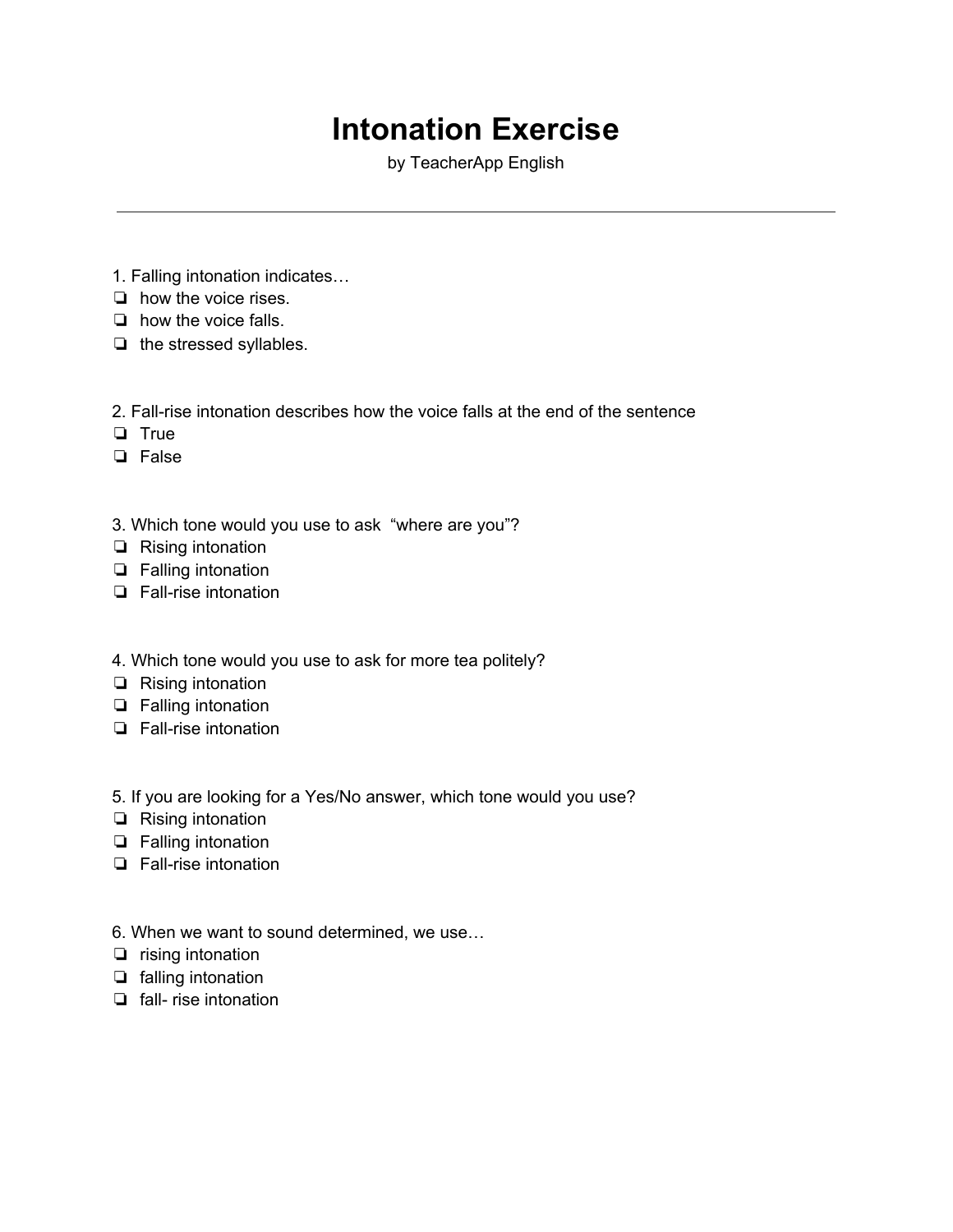7. If we pronounce the word "sure" in a rising intonation, we are most likely expressing...

- ❏ a statement
- ❏ a question
- ❏ giving an answer

8. Choose the correct intonation, "He lives in Germany" (you are sure about that)

- ❏ Rising
- ❏ Falling
- ❏ Fall-rise
- 9. Could you please open the window  $\searrow$  7 ?
- ❏ Rising intonation
- ❏ Falling intonation
- ❏ Fall-rise intonation

10. When we use falling intonation, the voice falls on the final stressed syllable.

- ❏ True
- ❏ False

Correct Answers on final page.